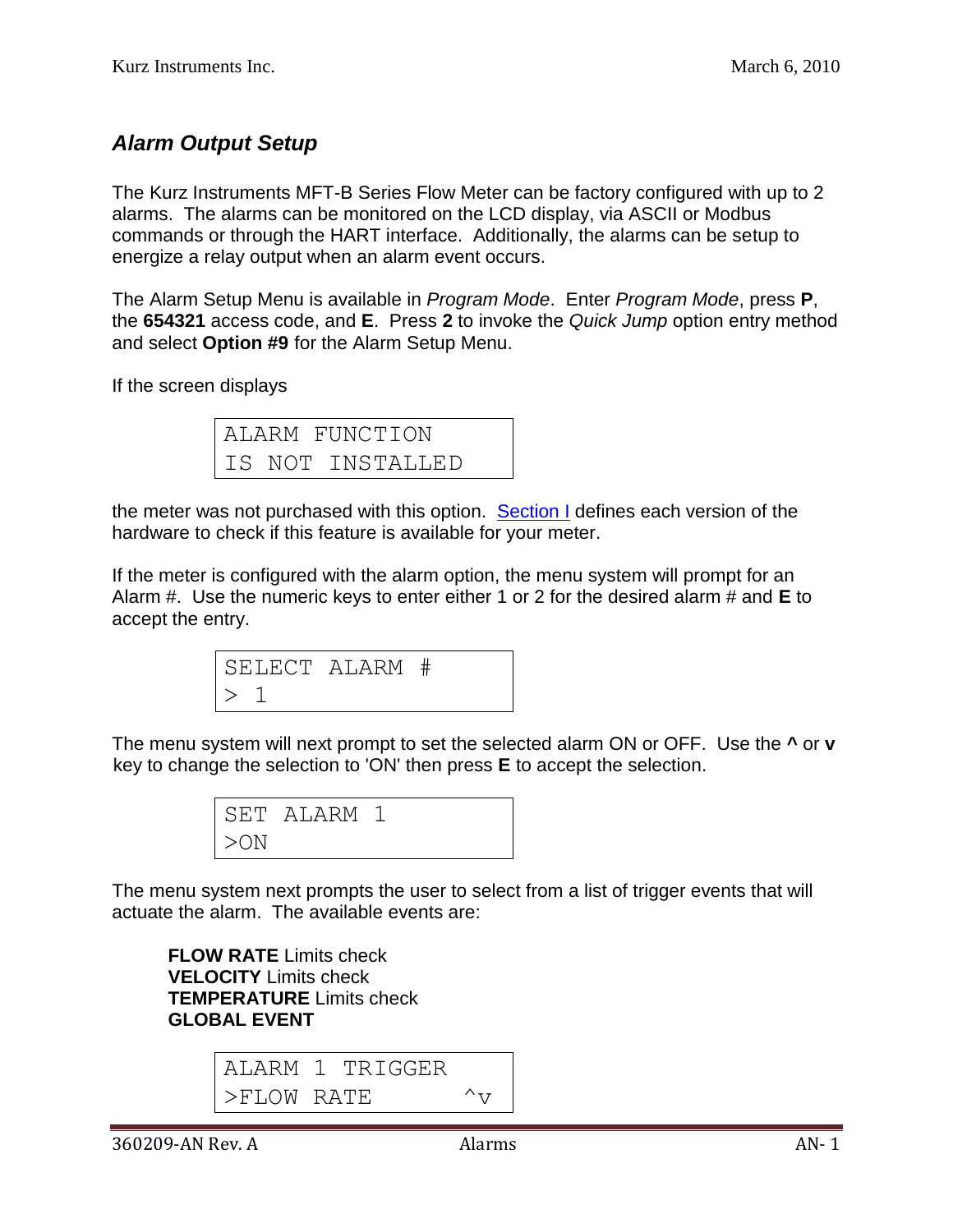Use the **^** or **v** key to scroll through the list and press **E** to accept the desired trigger event for the alarm. GLOBAL EVENT is selected if the alarm will be triggered by any System Fault Event. Select FLOW RATE, VELOCITY or TEMPERATURE to monitor one of the meter's process variables with respect to a set point limit. If FLOW RATE, VELOCITY or TEMPERATURE is selected, the menu system will prompt for a trip condition for the trigger that will actuate the alarm. The trip condition can be LOW SETPOINT / HIGH SETPOINT / LO AND HI SP. Use the **^** or **v** key to scroll through the list and press **E** to accept the desired trip condition.

|  | ALARM 1 TRIP  |               |
|--|---------------|---------------|
|  | >LOW SETPOINT | $\wedge_{77}$ |

The next menu screens prompt the user for the LOW and/or HIGH set points depending on the trip condition selected. The examples below show the screens prompting for the FLOW RATE low and high alarm set points. Use the numeric and decimal keys to enter the set point value and press **E** to accept the entry.

| LO ALARM SETPT |      |
|----------------|------|
| >0.0000000     | SFPM |

HI ALARM SETPT >10000.0000 SFPM

If the alarm condition will energize one of the relay outputs, the next sequence of screens show the setup of the relay output assigned to the alarm.

| CONTINUE WITH |                 |
|---------------|-----------------|
|               | RELAY SETUP>YES |

Use the **^** or **v** keys to select between YES or NO and press **E** to accept the entry (alternatively, press **H** to exit out of the Alarm Setup Menu and return to the Program Mode Option Entry screen if the alarm will not energize a relay).

It is recommended, that the **Relay Assignment Menu (Option #8)** is used to assign a relay to the alarm function. The Relay Assignment Menu will invoke the Alarm Setup Menu once a relay is assigned to the Alarm Function.

Before setting up the relay for the alarm, the menu system checks if the relay is assigned to another active function. If the relay is being used, the following screen will be displayed (where x will be either 1 or 2)